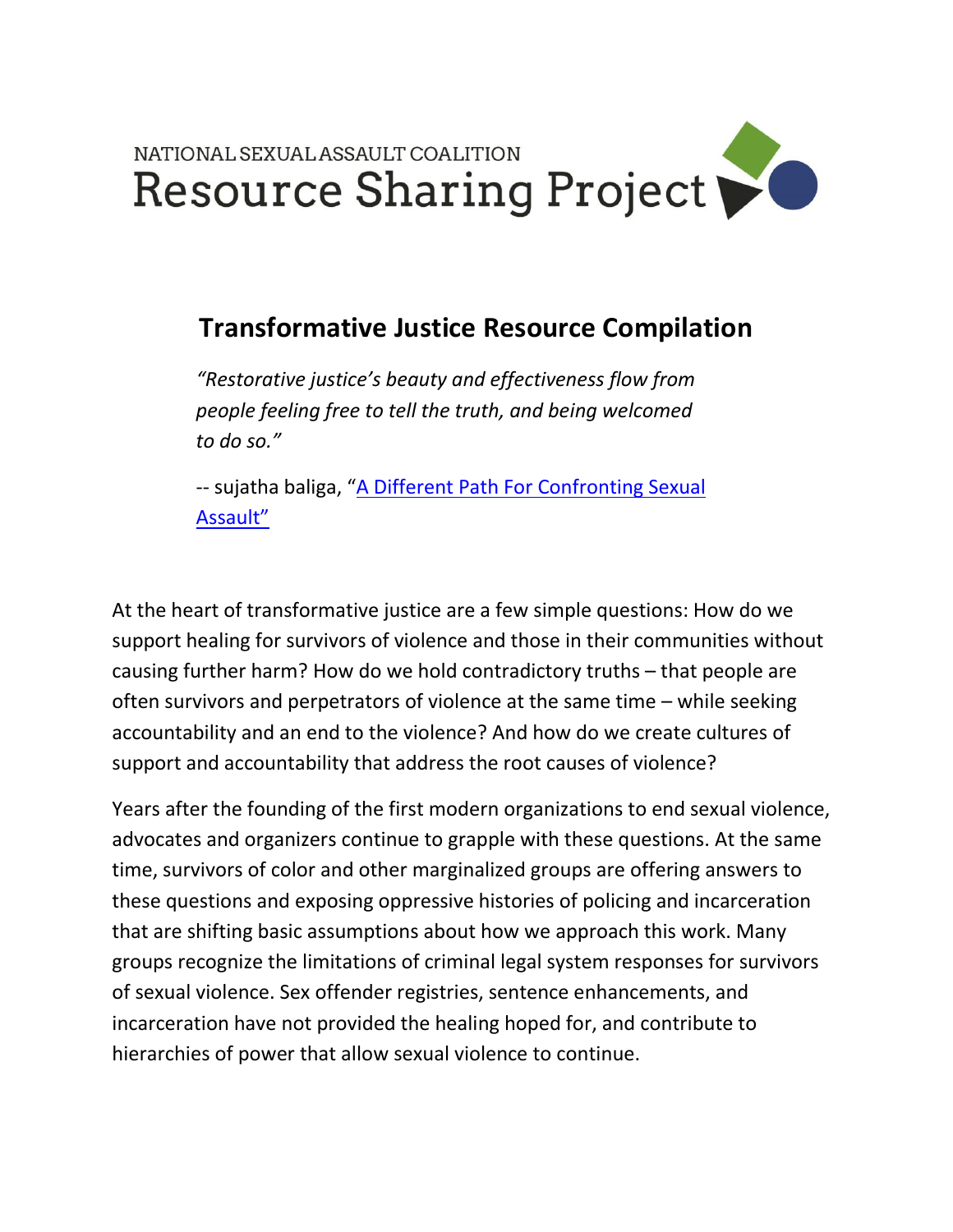At the intersection of these issues – creating accountability for sexual violence and undoing hierarchies of oppression – are two sometimes separate and sometimes overlapping approaches known as restorative justice and transformative justice. Restorative justice draws on indigenous peacekeeping traditions and others to focus responses to violence on repairing the harm caused to individuals and their communal relationships. Restorative processes often revolve around the questions, "who has been hurt, what are their needs, and whose obligations are these" (Zehr, 2002)? Transformative justice expands these questions further to ask how we change the causes and conditions that allow sexual violence and abuse to thrive in the first place (Kershnar et al., 2007). Both approaches value the role of community in preventing and responding to violence and participating in any necessary reparations. Both also center the humanity of all people involved. Though restorative and transformative justice sometimes diverge in practice, for the purposes of this resource, we use the term transformative justice to describe the broad range of alternatives to incarceration and policing that anti-violence programs are increasingly exploring.

In this resource collection, we highlight some of the groups shaping local and national work on transformative justice. It is impossible to capture the full breadth and history of this work, as these frameworks represent centuries of wisdom developed around kitchen tables and other informal means by communities for whom calling law enforcement was not an option or could lead to additional violence. As we look for ways to expand how we support survivors of sexual assault who seek expansive forms of justice and healing, these projects offer examples and inspiration.

Many of these projects and philosophies are best understood as evolving conversations between survivor-activists, advocates, and community leaders. Some of the resources here offer examples and case studies of organizations and coalitions that are specifically applying restorative or transformative justice principles in their work to end sexual and domestic violence. A section at the end also includes resources that provide training on relevant transformative justice skills. Each of these projects embodies the spirit of grassroots, peer empowerment that drives our collective movement forward.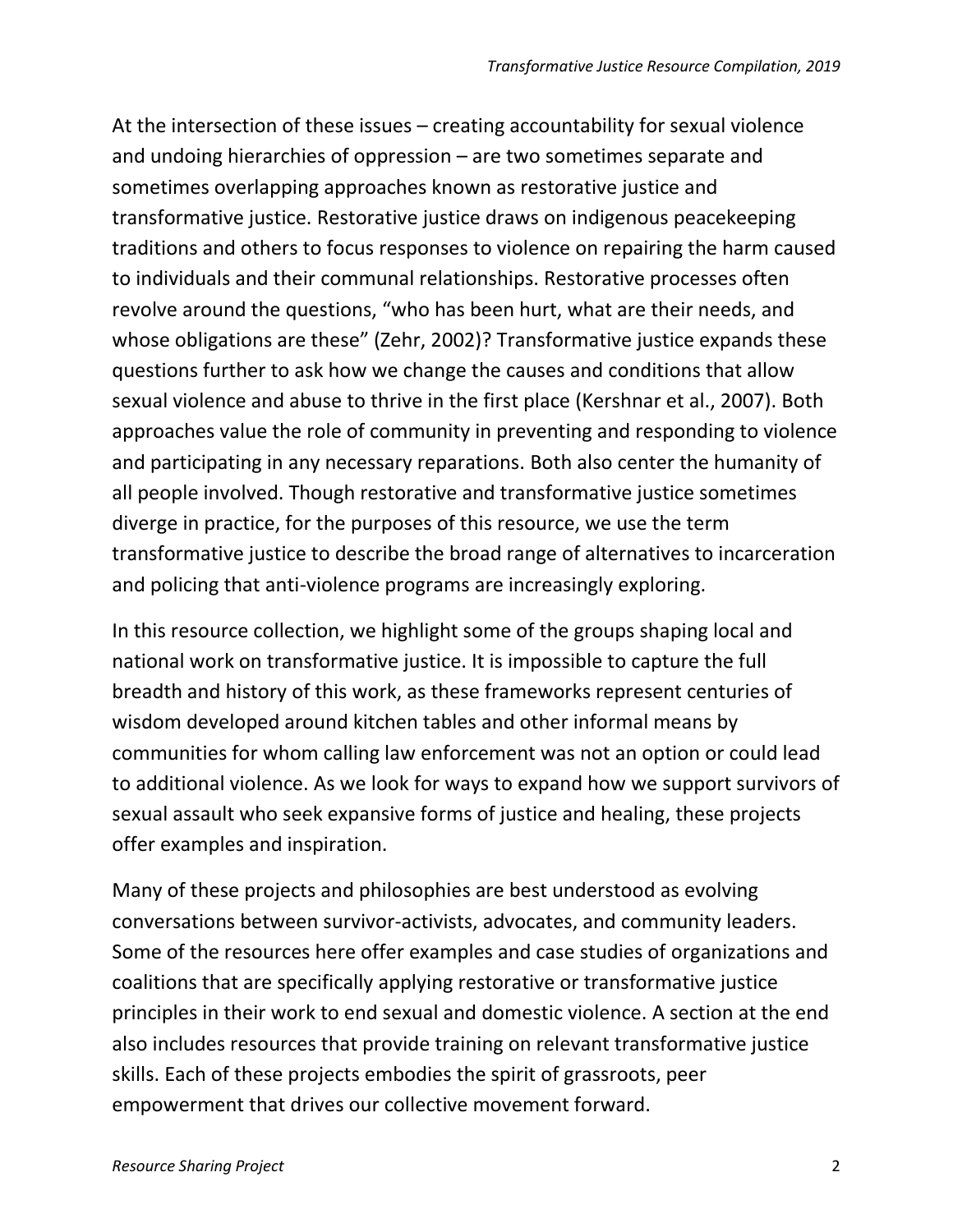As transformative justice principles spread into broader sections of society, many practitioners caution that these approaches work best and honor the intention of the principles when they are used as an alternative to the criminal legal system. This can include being used as a police or court diversion program. Restorative and transformative processes should not only be offered after people have been arrested and incarcerated (baliga, 2018). It is important to remember that, for many, transformative justice is rooted in a commitment to interrupting patterns of marginalization enacted through the use and maintenance of the criminal legal system.

# **Foundational Frameworks: Where did transformative justice come from?**

Understanding the context in which these models developed can help programs adapt the intentions of transformative justice to their local needs. Though many of these ideas have existed for generations (see for example, [Sarah Deer, 2016\)](https://www.upress.umn.edu/book-division/books/the-beginning-and-end-of-rape), the current iteration of transformative justice principles has a vague lineage based in communities of color, queer and trans communities, and groups visioning new justice practices rooted in equity and liberation. Outlining the lineage of these ideas helps us avoid appropriation. Naming that these concepts were articulated and initially explored by people of color and indigenous people, many of whom are queer or trans women, reminds us that racial justice and decolonization are core tenets of transformative justice.

## **INCITE-Critical Resistance Statement on Gender Violence and the Prison Industrial Complex**

## <https://incite-national.org/incite-critical-resistance-statement/>

In 2001, activists from INCITE! Women of Color Against Violence and Critical Resistance authored a joint statement that exposes contradictions in mainstream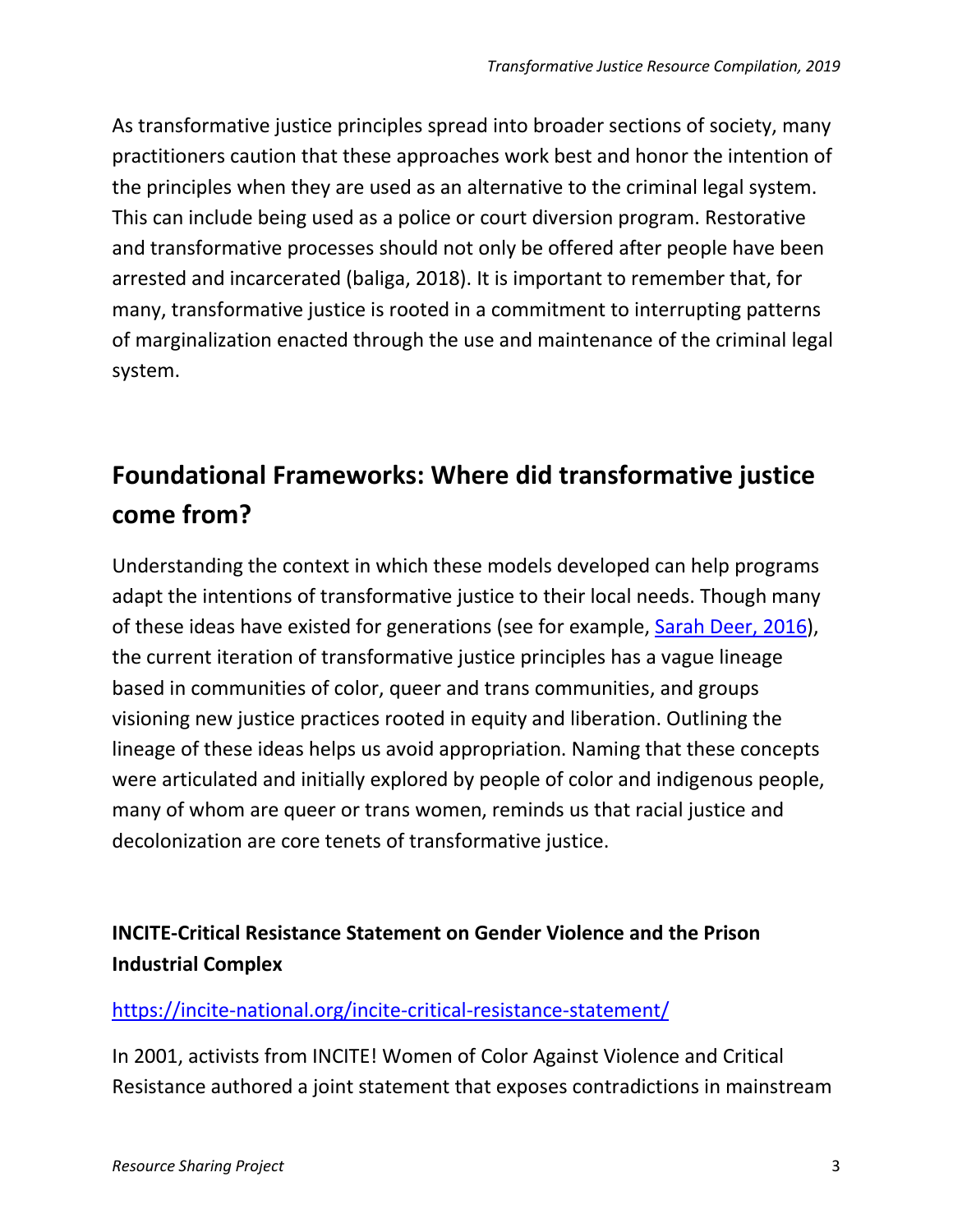feminist approaches to ending gender-based violence and challenges people to explore more liberatory frameworks. Though anti-violence activists have explored different strategies for ending violence against women and girls of color for generations, this statement and series of discussion questions provided a clarion call for a new generation. Their statement outlines where our modern movements fall short in addressing the needs of women, girls, and queer and trans people of color experiencing violence and offers an invitation to collectively build new approaches.

### **GenerationFIVE Transformative Justice Documents**

## <http://www.generationfive.org/resources/transformative-justice-documents/>

GenerationFIVE's mission is to end child sexual abuse in five generations. Responding to a need "to develop a community intervention that aligned with our politics," survivors and activists developed a new approach for engaging not just those who do harm directly, but also those in positions to intervene (Kershnar, et al., 2007). Their framework puts forward a vision of responding to child sexual abuse that takes into account the broader social and cultural norms and systems of power we live within. It emphasizes proactive, collective action to "shift the oppressive social and systemic conditions that create the context for violence" [\(generationFIVE, 2017\)](http://www.generationfive.org/wp-content/uploads/2017/06/Transformative-Justice-Handbook.pdf). The website offers introductory texts in English, Spanish, and Catalan. It also contains the initial paper generationFIVE wrote for distribution and popularization of their ideas.

### **Creative Interventions' Community-Based Interventions Toolkit**

### <http://www.creative-interventions.org/tools/toolkit/>

Creative Interventions developed from a collective desire to explore possible models for community-based accountability processes. Over several years, domestic violence, sexual assault, and other anti-violence leaders, primarily from Asian and Pacific Islander organizations, worked to create a toolkit to aid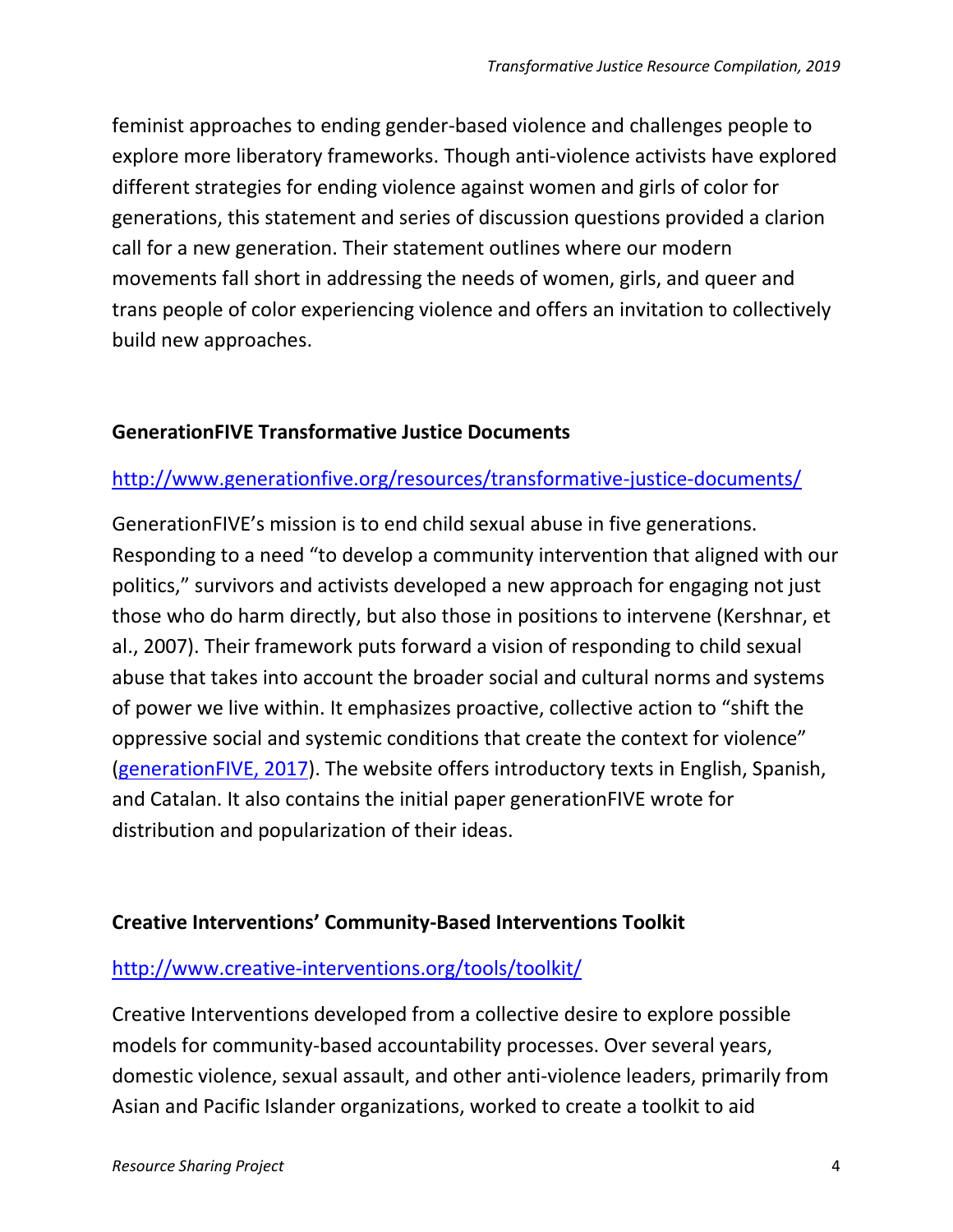practitioners wanting to explore what this process could look like. The toolkit can be used as a self-reflection tool or as a guide for facilitating community accountability projects. The formal collaborative intentionally dissolved after completion of the toolkit, but maintains an online presence. The website also includes links to a collection of written and oral stories about community processes maintained by a spin-off group, the [Storytelling and Organizing Project.](http://www.stopviolenceeveryday.org/)

### **"What is Accountability" discussion**

## <http://bcrw.barnard.edu/event/building-accountable-communities/>

Where does accountability come from? Is it something that can be imposed externally? Or does it have to be generated internally? If transformative justice is about creating accountability, how we understand the answers to these questions has large implications for how we approach this work. In this series of conversations, Kiyomi Fujikawa, Shannon Perez-Darby, and Mariame Kaba explore what it might take to create communities where accountability is more possible. The videos do not have Closed Captions, but links to transcripts are available on the landing page.

## **Examples: What does transformative justice look like?**

There are so many examples. It was hard to narrow them down for this collection. Many people and organizations are creating accountability and survivor safety outside of the criminal legal system. Below are some of the groups birthing new ideas, practices, norms, and generative questions. Some of the resources in this section pre-date the INCITE-Critical Resistance statement referenced above. They exemplify the longevity and diversity of threads that are coming together to form our current understanding of transformative justice.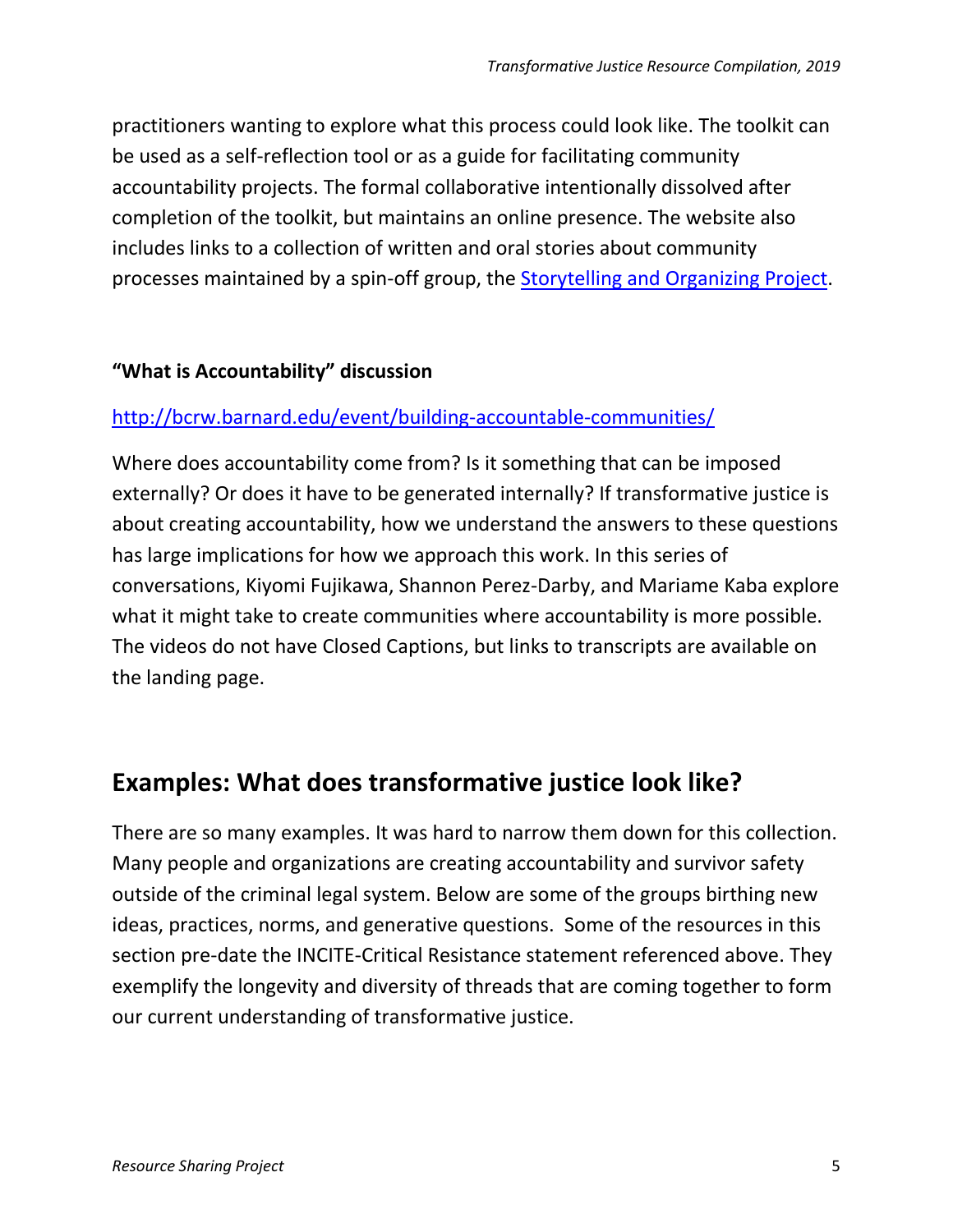## **Black Women's Blueprint**

### <https://www.blackwomensblueprint.org/how-we-work>

**"**Black Women's Blueprint tells the world: Black women are not a monolith, but we are a movement." Since 2008, the women behind Black Women's Blueprint have shown us what the principles of transformative justice look like in action. They've organized healing spaces, a national Truth and Reconciliation process, worked to preserve important arts and cultural practices, and mobilized thousands to be a visible presence in city streets for Black women and girls surviving sexual violence.

### **Recorded webinar on Restorative Justice and Sexual Harm**

## <http://zehr-institute.org/webinars/rj-and-sexual-harm/>

Learning directly from experienced practitioners helps us understand at what scale groups are using transformative justice practices to address sexual violence. In this webinar, three different restorative justice facilitators give specific examples of how they've used circle processes and other restorative approaches to address and prevent sexual violence. The presenters begin sharing their concrete experiences around 19 minutes into the webinar. The webinar shifts into a Q&A format around 52 minutes into the webinar. Topics covered include: working with boys and men, how this applies when survivors don't want to interact with people who caused them harm, how facilitators make connections between individual behavior and larger systems of oppression, and how this connects with prevention work.

Please note, this webinar is not captioned. A transcript is available on the RSP website.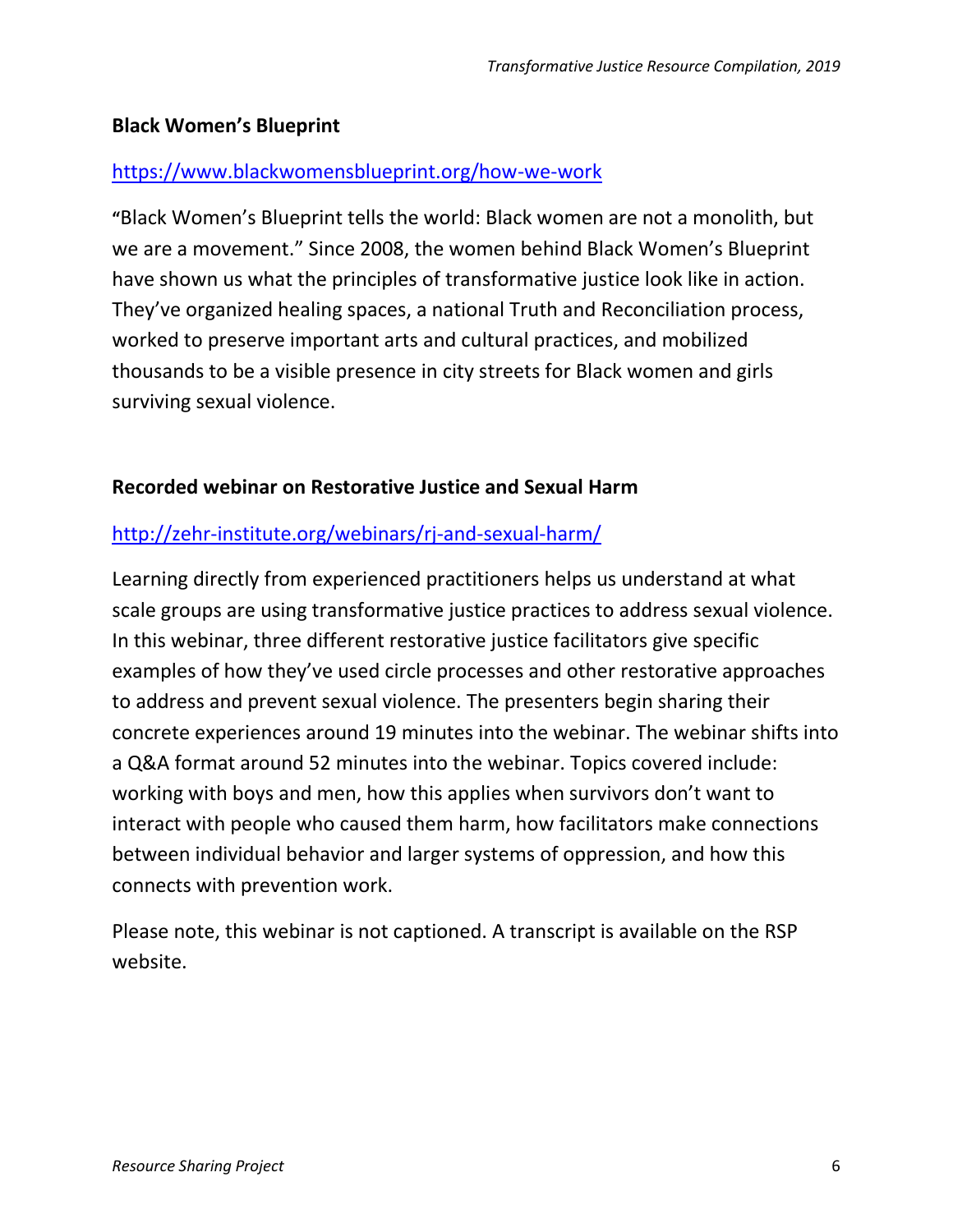## **Hollow Water video (closed captioned in English)**

## [https://www.nfb.ca/film/hollow\\_water/](https://www.nfb.ca/film/hollow_water/)

This 48-minute documentary follows the Hollow Water community's journey as they grapple with multiple generations of sexual abuse on the reservation. They return to traditional justice practices to support inter-generational healing and accountability.

#### **Hidden Waters NYC blog posts**

## [http://www.hiddenwaternyc.com/blogs/2017/3/25/the-healing-journey-for](http://www.hiddenwaternyc.com/blogs/2017/3/25/the-healing-journey-for-abusers-those-who-didnt-intercede)[abusers-those-who-didnt-intercede](http://www.hiddenwaternyc.com/blogs/2017/3/25/the-healing-journey-for-abusers-those-who-didnt-intercede)

Hidden Waters NYC works specifically to help survivors and their families heal from child sexual abuse. In a series of blog posts from March 2017, Hidden Waters interviews practitioner Elizabeth Clemants on the four different ways they are using restorative circle processes to provide healing spaces for survivors, people who used violence, and other family members.

## **Circles of Support and Accountability (CoSA)**

## [http://archive.jsonline.com/news/crime/community-plays-a-role-in-helping-ex](http://archive.jsonline.com/news/crime/community-plays-a-role-in-helping-ex-prisoners-b99718342z1-379536211.html/)[prisoners-b99718342z1-379536211.html/](http://archive.jsonline.com/news/crime/community-plays-a-role-in-helping-ex-prisoners-b99718342z1-379536211.html/)

What could it look like for a group of volunteer community members to support a stranger convicted of sexual assault find stability and community after incarceration? CoSAs offer one promising model. This article examines how people in Vermont are working together with law enforcement to reduce rates of re-offense and live up to the intention of offering both support and accountability for people who've used violence in the past.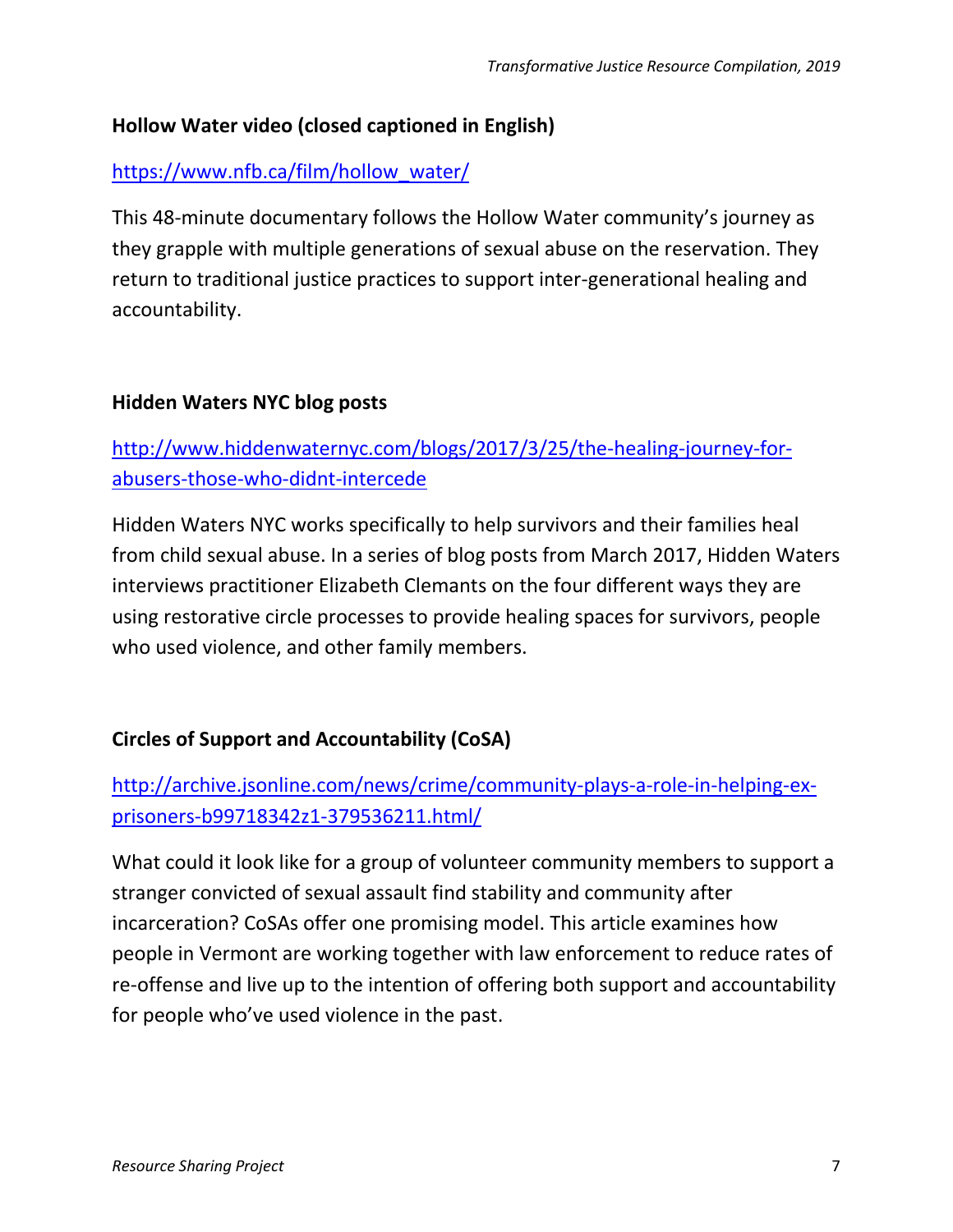## **Audre Lorde Project Safe Outside the System (SOS) Safe Party Toolkit**

Typed version of the Safe Party toolkit: <https://drive.google.com/file/d/0BxlqoamGVS6lMV9oSy0zNGlYNEE/view>

Zine version of the Safe Party toolkit: <https://drive.google.com/file/d/0BxlqoamGVS6la2EzRi1OdkQ2bEU/view>

While a lot of transformative justice projects focus on supporting survivors after they've experienced violence, one group documented how they were using transformative justice principles to create safety at parties. The Audre Lorde Project's Safe Outside the System Collective created this document to think through questions about how to create safety for folks who do not wish to engage the systems.

#### **#MuteRKelly Campaign**

#### <https://www.muterkelly.org/>

Many transformative justice campaigns ask individuals to take accountability for their actions. The #MuteRKelly campaign is asking for the systems and people that uplift and profit from musician R. Kelly, a person who has sexually abused young Black women and girls, to stop promoting his music. This campaign is an example of how building economic and political pressure can be important to creating accountability for marginalized survivors of violence.

#### **Love with Accountability**

### <http://www.lovewithaccountability.com/>

The internet can be a place of healing and accountability. This multi-dimensional project combines writings and audio recordings featuring a cross-section of Black diasporic survivors of child sexual abuse and advocates. The site is an intervention itself and is part of a larger series of Aisha Simmons' work. Simmons produced the documentary NO! The Rape Documentary in 2006 and is working to compile stories shared in the Love With Accountability forum into a larger anthology.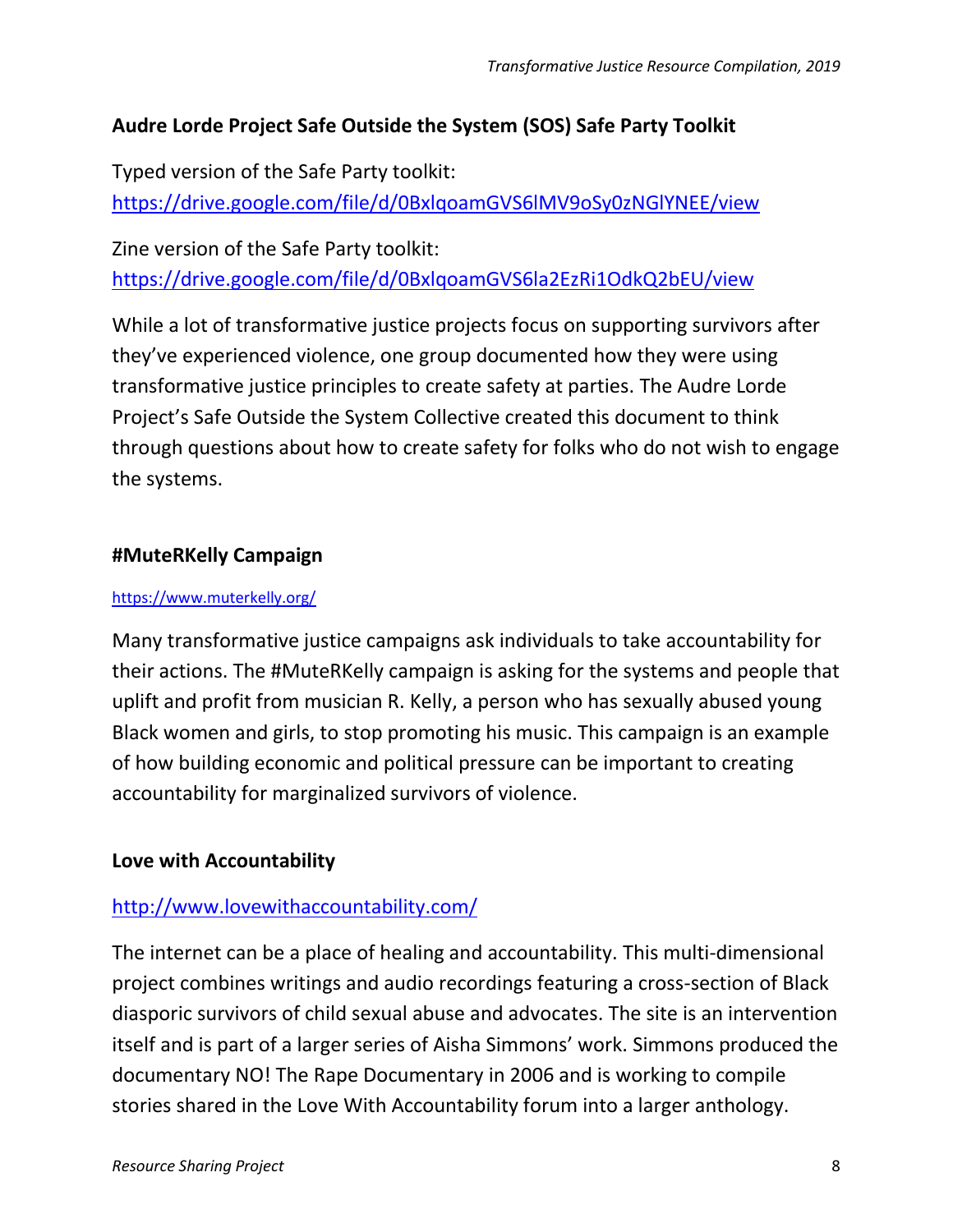### **Impact Justice Restorative Justice Project**

## <http://impactjustice.org/restorative-justice-project/> and <https://impactjustice.org/impact/restorative-justice-ipv-sexual-harm/>

Impact Justice's Restorative Justice Project increases restorative justice diversion programs. Their understanding of the significance of restorative justice comes from an understanding that decreasing incarceration is supportive of survivors and supportive of ending racial and ethnic disparities in society.

Their websites offer information about how restorative justice is being used in sites across the country to divert youth from the criminal legal system. The resources provide concrete examples, particularly around how restorative justice is being used to address sexual harm. The examples are drawn from cases supported by Impact Justice facilitators. The Restorative Justice Project is currently supporting local initiatives in California to expand restorative approaches to sexual and domestic violence.

## **Opinion Editorial on Survivor Support for Restorative Justice**

[https://www.seattletimes.com/opinion/restorative-justice-works-for](https://www.seattletimes.com/opinion/restorative-justice-works-for-perpetrators-and-victims/)[perpetrators-and-victims/](https://www.seattletimes.com/opinion/restorative-justice-works-for-perpetrators-and-victims/)

This 2018 opinion editorial in the Seattle Times succinctly explains why expanding restorative justice works for both those who cause harm and those who are harmed. The piece includes links to research that shows support for non-criminal legal interventions amongst survivors of violence and why it may actually be harmful to expand survivor participation into traditional legal processes. The arguments in this op-ed are not specific to addressing sexual violence but can provide sample media talking points and background research.

One of the authors of the op-ed is affiliated with [API Chaya.](http://www.apichaya.org/) API Chaya works to end sexual and domestic violence in Asian and Pacific Islander communities. They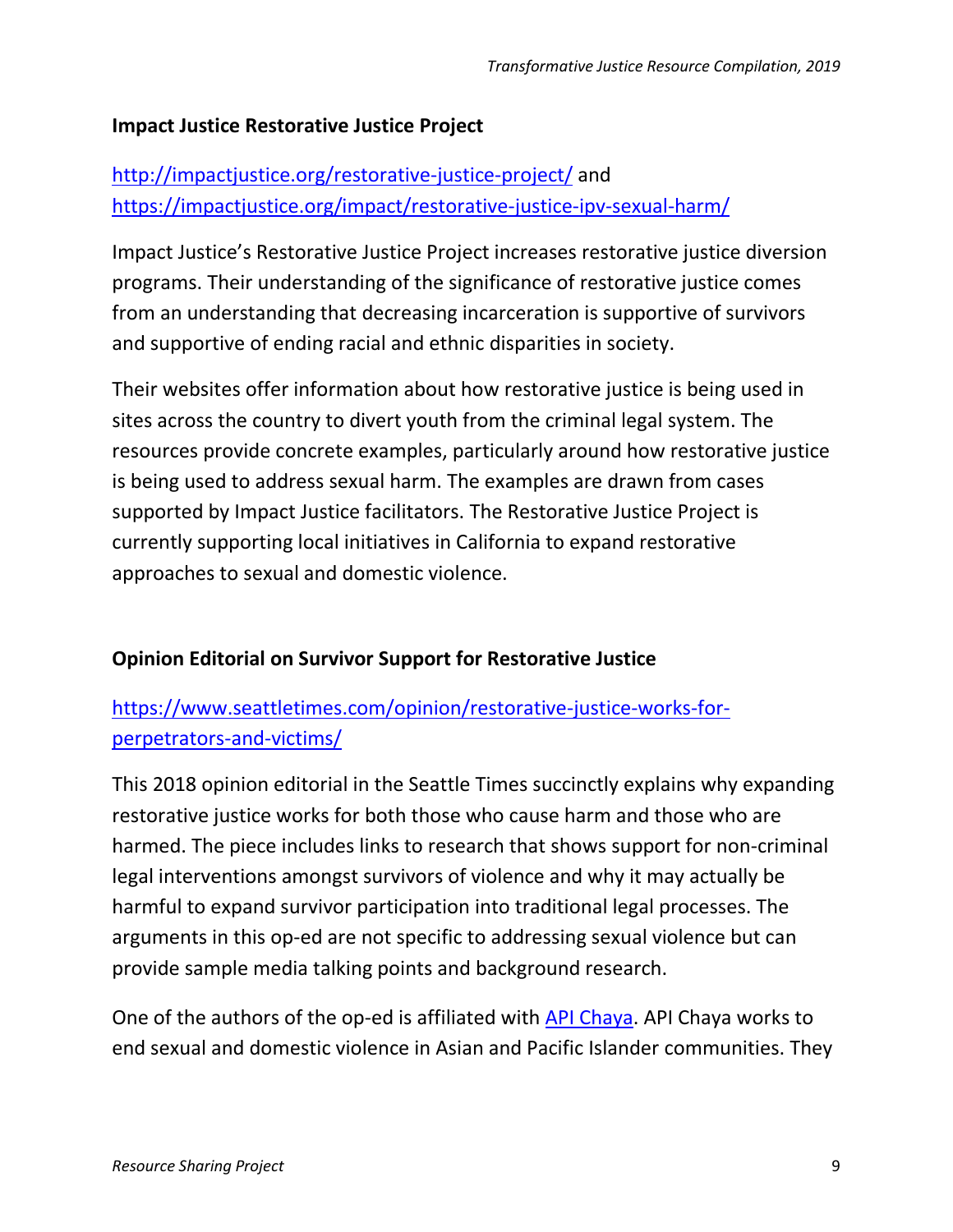are also actively engaged in experimenting with restorative and transformative justice processes.

## **Skill-Building: What's Next?**

There is no singular model of transformative justice. Transformative justice processes can include sexual violence prevention work, political education around where we learn sexist, racist, ableist, and other oppressive behaviors and thoughts, victim-offender dialogues, and healing circles, among others. Many folks read about transformative justice and then wonder what to do next. Because there is no one comprehensive approach, figuring out how to develop skills needed is like putting together a puzzle. Practitioners often draw on skills across trauma-informed care, circle process facilitation, feminist political education, community organizing, sexual violence prevention, sexual assault advocacy, and more. The following resources offer some ideas of places to begin.

## **Transform Harm website**

### <https://transformharm.org/>

This website, developed by Mariama Kaba and designed by Joseph Lublink, provides a comprehensive collection of articles, audio/visual materials, training curricula, and more. It is a fantastic resource for people looking to internally build skills and understanding about transformative justice, community accountability, restorative justice, and carceral feminisms.

### **Ahimsa Collective's National and California-based Training List**

### <https://www.ahimsacollective.net/rj-movement-building>

The Ahimsa Collective is a project of Sonya Shah, one of the [Just Beginnings](http://justbeginnings.org/)  [Collaborative](http://justbeginnings.org/) organizational grantees. They provide support for people who use violence, survivors, and survivor support networks in California. As part of their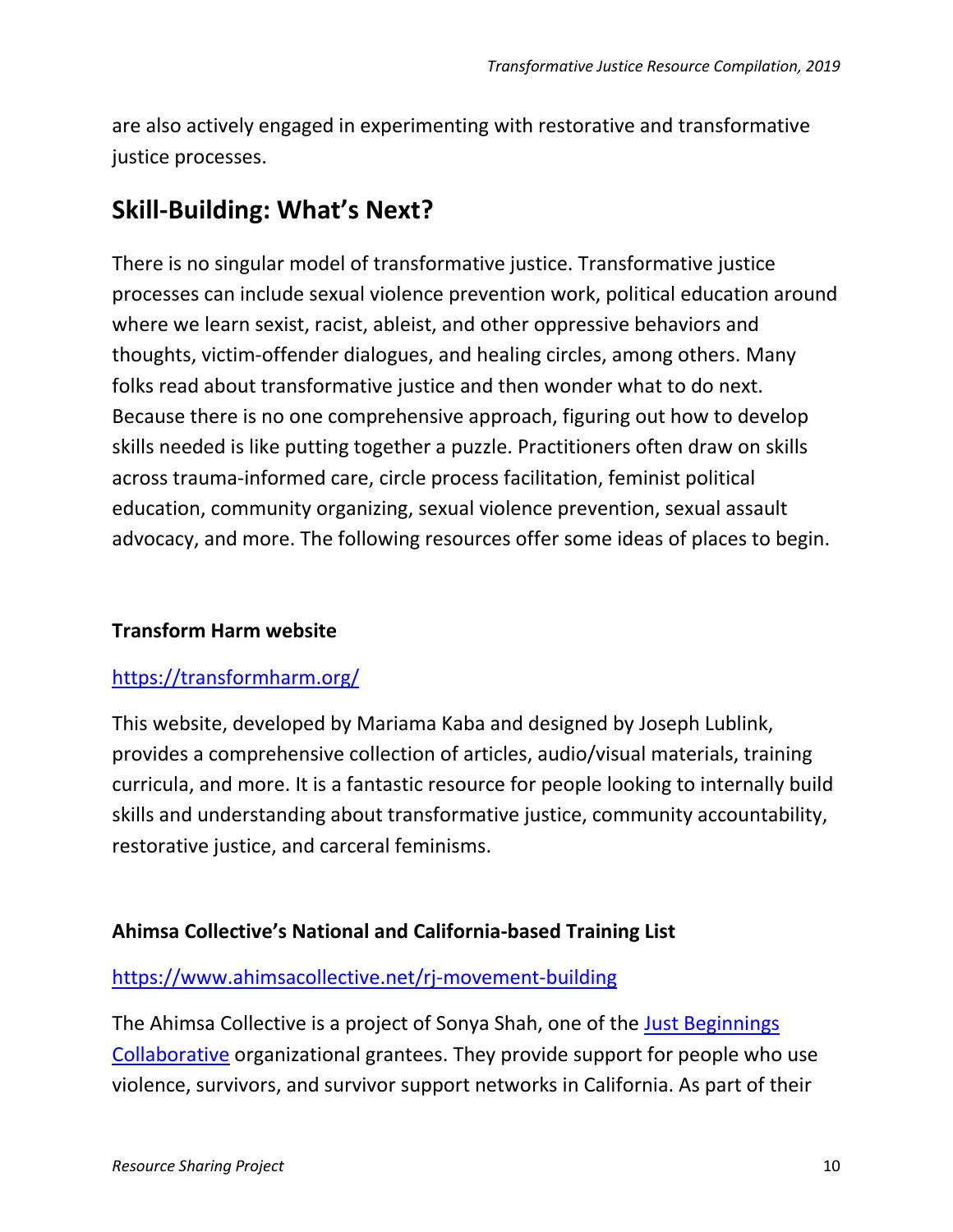work, they have identified places where people can receive training in restorative and transformative justice practices.

For programs that may be looking for practitioners to facilitate restorative processes, no comprehensive resource directory currently exists. However, two groups working to develop resource directories include:

- National Association of Community and Restorative Justice: <https://nacrj.org/directories/rj-program-directory>
- Restorative Justice on the Rise Resource Directory: <https://restorativejusticeontherise.org/resource-hub/resources-by-state/>

## **BATJC Pod Mapping, Case Studies, and Resource Lists**

### <https://batjc.wordpress.com/pods-and-pod-mapping-worksheet/>

Many experiments with transformative justice begin in our own lives. These tools, developed by Mia Mingus and the Bay Area Transformative Justice Collaborative (BATJC), can help people identify more concretely who they could turn to when needing support to address harm and what facilitating transformative justice processes might look like using past examples of harm. Of particular interest is the concept of pod mapping. Pods are groups of specific people we may call on if we need support to become accountable.

### **Exploring the Differences between Restorative and Retributive Justice**

[https://charterforcompassion.org/images/menus/RestorativeJustice/Restorative-](https://charterforcompassion.org/images/menus/RestorativeJustice/Restorative-Justice-Book-Zehr.pdf)[Justice-Book-Zehr.pdf](https://charterforcompassion.org/images/menus/RestorativeJustice/Restorative-Justice-Book-Zehr.pdf)

Howard Zehr's The Little Book of Restorative Justice is written from a slightly different perspective than the other pieces in this section. However, it provides an effective "compare and contrast" section that outlines where criminal legal and restorative justice processes often diverge.